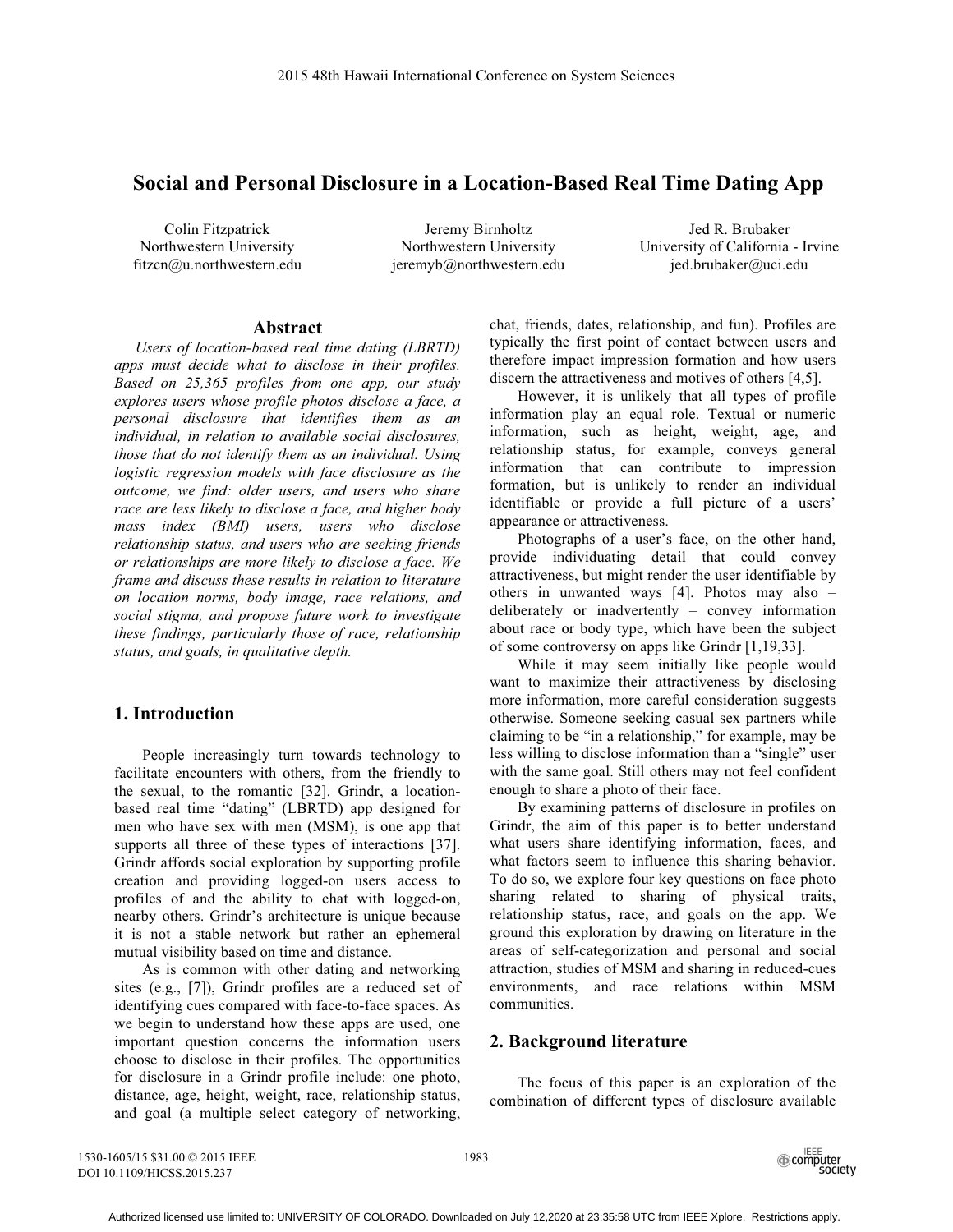in a given Grindr profile, social (age, height, weight, relationship status, race, and goals) and personal (face photos). These profile fields are the tools that individuals have for self-presentation, and their sharing of them represent a negotiation of disclosure to their desired or "imagined audience" [25] within the app, their conceptualization of who they are constructing their profile for. While this paper does not assume to know how other users interpret these disclosures, it does argue that critical relationships between social and personal disclosures exist. Literature on social and personal attraction offers a theoretical foundation for exploring our research questions, and consideration of each is supplemented by topical literature.

#### **2.1. Social and personal attraction**

Several theories address identity and disclosure in reduced-cues CMC environments, of which research on self-categorization is most directly relevant here. Building on early social identity theory by Tajfel and Turner [35], Turner's [36] self-categorization theory positions identity as simultaneous combinations of superordinate (most abstract, such as "human"), intermediate (a group, such as "married people"), and subordinate categories (an individual, "John Doe"). Self-categorization theory later led to the social identification/deindividuation (SIDE) model to study groups and individuals in CMC contexts [22,34].

Researchers have also applied and adopted these theories in studying the facilitation of romantic/casual encounters in CMC environments. Lea and Spears [23] discuss social and personal attraction in studying disclosures of users in CMC, connecting social attraction to social categorization and personal attraction to individuation. Jones, in his study of a Hong Kong chat room for MSM, applies social and personal attraction to discuss the tensions users face in negotiating the shift from text-based communication (broadly social attraction) to, eventually, known face images or video (personal attraction) [18].

Faces represent a personal disclosure because of their biological uniqueness and the ways in which viewers process them. Researchers in biometrics have found that faces can be used for identification purposes [17], and that they may be used in combination with other biometrics for increased accuracy in identifying individuals [15]. From a human perception perspective, Peterson discusses the ways in which people process faces holistically and how people may use their facial processing to differentiate between people [29]. In this way, faces on Grindr become identifying than disclosure via profile fields such as age, relationship status, or particular goals.

Gross and Acquisti have shown that identifiability of profile photos differs depending on the social network site in use [11]. When considering the role pictures play in profiles for romantic encounters, Hancock et al. found that a third of photos of heterosexual users of an online dating site had some sort of discrepancy when evaluated by independent judges [14]. It is important to note that the schema for [14]'s study included questions on hair and teeth, suggesting the photos studied regularly included faces. Earlier studies of MSM populations discuss dating profile photos as containing faces [5], but more recent work shows that on LBRTDs, some users do not include a face photo for various reasons including privacy and managing the risk of being identified within a potentially stigmatized environment [4].

Faces, then, maintain a particular significance within identity literature around personal and social attraction and within contextual literature about LBRTDs and Grindr in particular. We explore our data to capture emergent patterns around face disclosure while considering effects of location, selfcategorizations, and goals of users. Patterns shape the discussion around the practices of social and personal disclosure in LBRTDs and help inform more nuanced questions for future work.

## **2.2. Location**

Another key issue is that of location. Perhaps Grindr's most defining characteristic is that it shows a user the other fifty users closest to them who are either online or have been online in the past hour. Mowlabocus theorizes that the ephemerality of Grindr's articulated visibility across users, dependent on space and time, makes it impossible to ever "go into" a particular network or space on the app [28]. Still, as Blackwell et al. show, Grindr creates areas of co-situation among users who log into the same Grindr space but are located in disparate physical contexts [4]. Relatedly, Humphreys argued in a study of Dodgeball that location-based social networks in urban public spaces influence norms around interaction with other users [16]; Licoppe et al. found that social norms around interaction with spaces and locations emerged on a different location-based game service [24].

Moreover, these and other studies show that users of location-based services confront privacy concerns, enhanced through location data. Licoppe et al. found that players of the game had to manage disclosure of location and potential danger of stalkers. More broadly speaking, Barkhuus et al., in a general study around apps and privacy concerns, found that users had a much higher level on concern for privacy for apps that used location data [3]. Given the combination of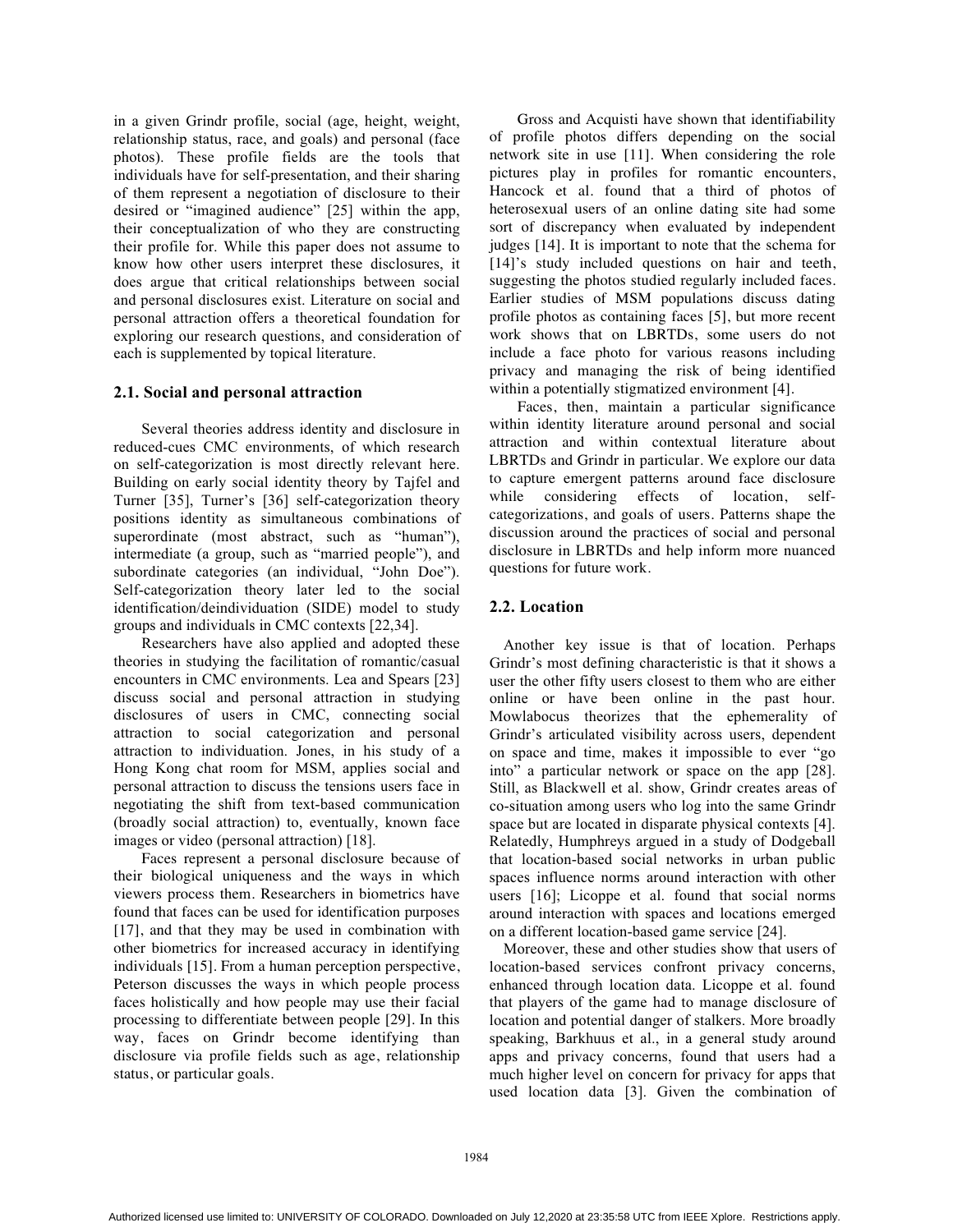location-based services affecting social interaction with other users, with particular places and locations, and privacy concerns, we ask:

*RQ1. Are there geographically local norms around individuating disclosures of face on Grindr?*

#### **2.3. Physical characteristics**

In text-based communication in pursuit of romantic or sexual encounters (in person or online), it is common for users to include basic stats describing themselves early in their exchange. Gudelunas found, in his study of gay and lesbian online personal ads, that many ads by men included details about their age, height and weight [12]. In the more synchronously interactive medium of text-based chat, Jones also highlights users' practice of negotiating the disclosure of age, height and weight near the beginning of their interactions [18]. As Jones shows in chat rooms, these three pieces of information are disclosed at the same time and thought of as a unit [18]; in our following analyses we will look at them together as a group.

The combination of these stats may influence the way a user views himself or the ways in which others view him. There is an ongoing conversation in popular press and opinion pieces about body image of homosexuals. The conversation centers around the increasing amount of homosexual men who suffer from body image disorders [21] and how these issues are played out on image consciousness social platforms like Grindr and Facebook [20]. For photos on Grindr, this emerges most clearly through what is referred to as the headless torso profile [4,19]. We therefore ask:

*RQ2. How likely are users to individuate themselves through a face photo based on physical characteristics of age and body mass index?* 

#### **2.4. Social categorizations**

In considering how people disclose information about themselves, there is evidence in prior work to suggest that social categorizations are important. In research on dating sites, Ellison et al. found that users balance tensions between being honest and portraying an idealized self when reporting on parts of their dating profiles, such as athleticism, interest in sex, and other social categories [8]. In a later study, Ellison et al. found that reduced cues, asynchronicity, and context factored into profile discrepancies [9].

There are two profile categories that may become influential in disclosure for Grindr users: race and relationships status. Han's treatment of race in the gay community details arguments about the ways non-White racial identities are rendered invisible through prioritization of the white body in these spaces, evidenced in equality efforts selling "gay" as "white" and "familiar" [13]. Building on Fanon's arguments [10] around sexualization and fetishization of black bodies in MSM communities, Han argues that queer men of color lack agency and individuality.

Opinion pieces on Grindr and race, such as [1,19,33], discuss the privileging of the white male body and denying of others through explicit profile statements regarding attraction (or lack of attraction) based on race like "white guys to the front, no Asians, no blacks;" this racialization of attraction by some users on Grindr might suggest that face photo disclosure would also be different. We therefore ask:

*RQ3a: Is there a relationship between disclosure of particular races and disclosure of a face photo?* 

In a reduced cue environment such as Grindr, relationship status is mutable. Because Grindr's design supports multiple relationship status types (including "single," "married," and "open relationship"), disclosures of certain types may be predictive of disclosure of a face as well; alternatively, those who do not disclose a relationship status may not disclose a face to remain more anonymous. Given this mutability of relationship status, we explore:

*RQ3b: Is there a relationship between disclosure of particular relationship statuses and face disclosures?*

## **2.5. Goals**

Disclosure also may depend on context and goals. As Gross and Acquisti show, revelation practices are different across different social network sites, each with an arguably distinct goal in mind [11]. Grindr supports several different goals, each of which may be explicitly identified in the profile: chat, friends, dates, relationship, networking, and, at the time we collected data, fun. As a multiple-select category, users can express multiple goals at the same time, and therefore collapse the context for revelation disclosure that Gross and Acquisti find [11]. Bumgarner's ethnographic treatment of Grindr explores these different types of goals and find that the app indeed supports more interaction than just hookups [6]; in a later research study, Blackwell et al. expand on the importance of these different goal types and co-situation when considering how Grindr users present themselves to others [4]. We asked:

*RQ4. Do any particular goals impact the likelihood a user will disclose a face?* 

## **3. Methods**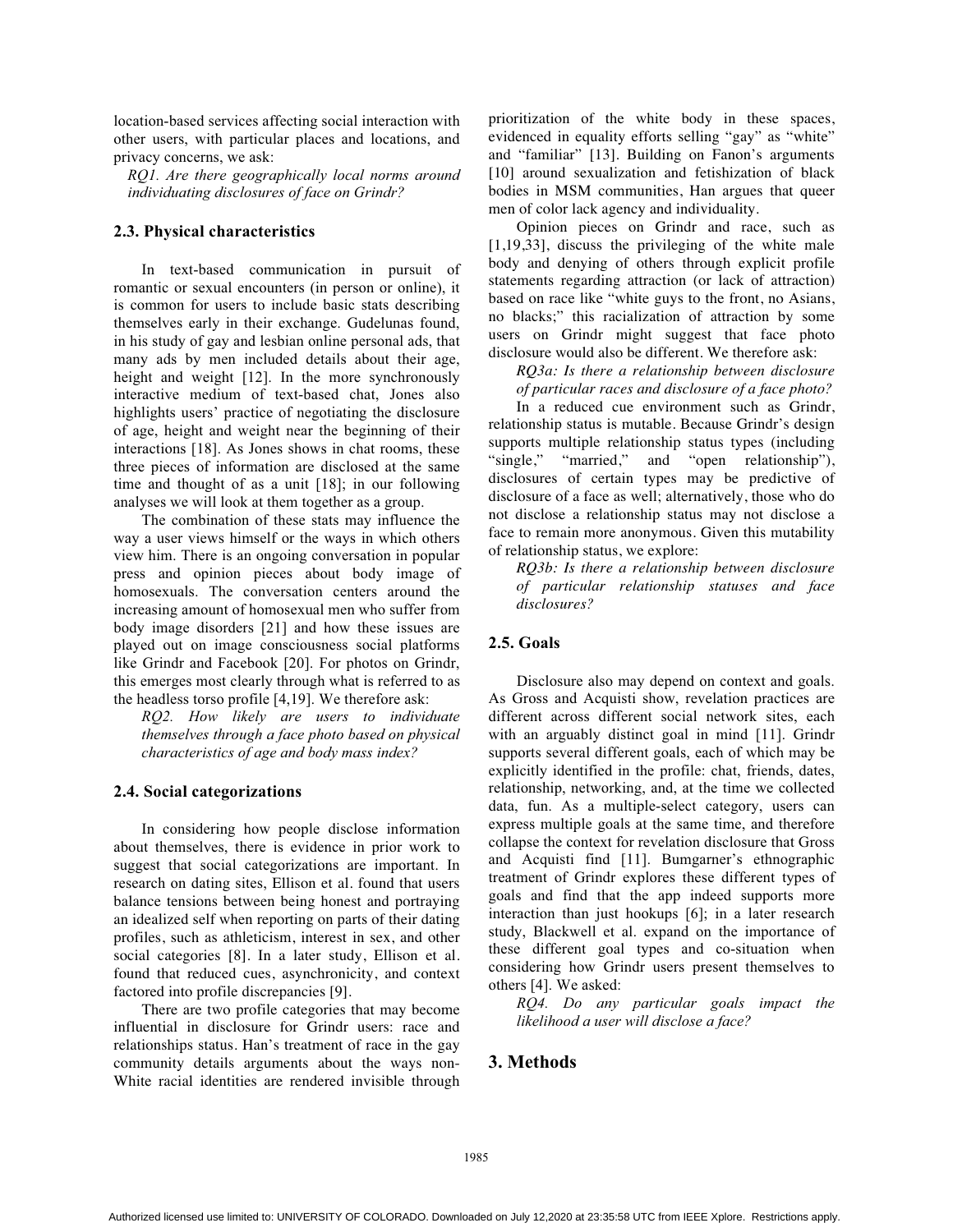Data was collected from twelve different locations (six cities and six college towns) across the United States and Canada between May 2011 and February 2012. Data collection started with select cities and more were added throughout the process; no data in this set was collected from October  $10<sup>th</sup>$  through November 15. The specific coordinates used for each location did not change during data collection. We have no reason to believe that, other than different sample sizes, the collections at different time periods would affect disclosure behavior.

Collection was performed using a custom written Java application. Simulating a user, the application "logged on" in the twelve locations every ten minutes and collected profile data of each of the fifty profiles visible. In total, the data includes 53,426 observations of 38,402 unique users. We prepped the data for our analyses, which focuses on the first appearance of a unique users in twelve selected locations, by dropping observations from users outside our twelve locations (n=18220), observations that were incomplete from changes in the apps service or database storage issues (n=161), and second or later observations of a user to end with 25,365 first observations of users in our twelve locations.

Following the work of Bakhshi et al. ([2]) we ran the collected profile photos through the Face++ face detection API [27]. We validated Face++ performance through human coding for presence or absence of a face in a random sample of 1,000 of our 25,365 photos. A member of the research team hand coded the photos for an identifiable face (roughly 2/3 or more of the face was visible and unobstructed) or an unidentifiable face/no face. We found 86.4% agreement between the human coding and the API detection.

| Table 1. Human coded face data (n=1000) |         |  |  |  |
|-----------------------------------------|---------|--|--|--|
| Face                                    | 68.8%   |  |  |  |
| Headless torso                          | 17.6%   |  |  |  |
| Shirt                                   | 15.3%   |  |  |  |
| No Shirt                                | 84.7%   |  |  |  |
| Human (no face, no torso)               | $3.5\%$ |  |  |  |
| Non-Human                               | 10.1%   |  |  |  |
| Under-review                            | 25.7%   |  |  |  |
| Monochrome (blank)                      | 24.7%   |  |  |  |
| Object                                  | 49.6%   |  |  |  |

Results of human coding of photos and subcategories. Categories are mutually exclusive so "human" photos do not include faces or torsos (i.e. legs, feet, arm, etc.).

We decided to hand code further to see the proportions of the types of photos that Grindr users have. For the 1,000 photos that we compared our results to the API, we also coded for torso/no torso, shirt/no shirt, and human/non-human. The results, reported in Table 1, show a spread of the face/no-face

categorization we are looking at for this paper. Though it would be a worthwhile inquiry to look at the torso and the shirtless torso profiles in particular, as we do not consider them individuating disclosures, we will not further analyze them here.

Given the strong results from our hand-coding validation of the Face++ API, we used the API results for subsequent analyses. With a binary outcome variable (face, no face), and both continuous (age, height, weight) and categorical (location, ethnicity, relationship status, and goals) variables, we used logistic regression models to explore *RQ1-RQ4* around combinations of disclosure practices of users. In total we ran four models, adding more variables to each model. We started with locations in M1, then added physical characteristics in M2, social categories in M3, and finally goals in M4.

## **4. Results**

### **4.1. Descriptive statistics**

We initially explored our data by running a series of descriptive statistics. We share these in Table 2 to familiarize readers with our dataset. It should be made clear that not all of these data are structured in the same way. Location was recorded by the Java application at collection time, and so does not represent a profile field or a disclosure from the user. Sharing distance is a single binary option in the profile, while relationship status and ethnicity are multiple choice, single response categories with "do not share" as the default response when creating a profile. The goal data comes from a multiple choice, multiple response category in the profile; each goal was treated separately as a dummy variable in analysis to control for the 27 different combinations of the goals in the profiles used in the analyses.

| Table 2. Descriptive statistics of variables<br>in models (N=25,365, unless noted) |                              |          |  |  |  |
|------------------------------------------------------------------------------------|------------------------------|----------|--|--|--|
|                                                                                    | <b>Categorical Variables</b> |          |  |  |  |
| Face detected                                                                      |                              | 54.26%   |  |  |  |
| Location                                                                           |                              |          |  |  |  |
|                                                                                    | City A                       | 19.09%   |  |  |  |
|                                                                                    | College A                    | 10.55%   |  |  |  |
|                                                                                    | College B                    | 11.70%   |  |  |  |
|                                                                                    | College C                    | 11.04%   |  |  |  |
|                                                                                    | City B                       | 15.55%   |  |  |  |
|                                                                                    | City C                       | $.44\%$  |  |  |  |
|                                                                                    | City D                       | 12.56%   |  |  |  |
|                                                                                    | College D                    | 14.97%   |  |  |  |
|                                                                                    | City E                       | $2.57\%$ |  |  |  |
|                                                                                    | City F                       | .57%     |  |  |  |
|                                                                                    | College E                    | .45%     |  |  |  |
|                                                                                    | College F                    | .50%     |  |  |  |
| <b>Share Distance</b>                                                              |                              | 86.86%   |  |  |  |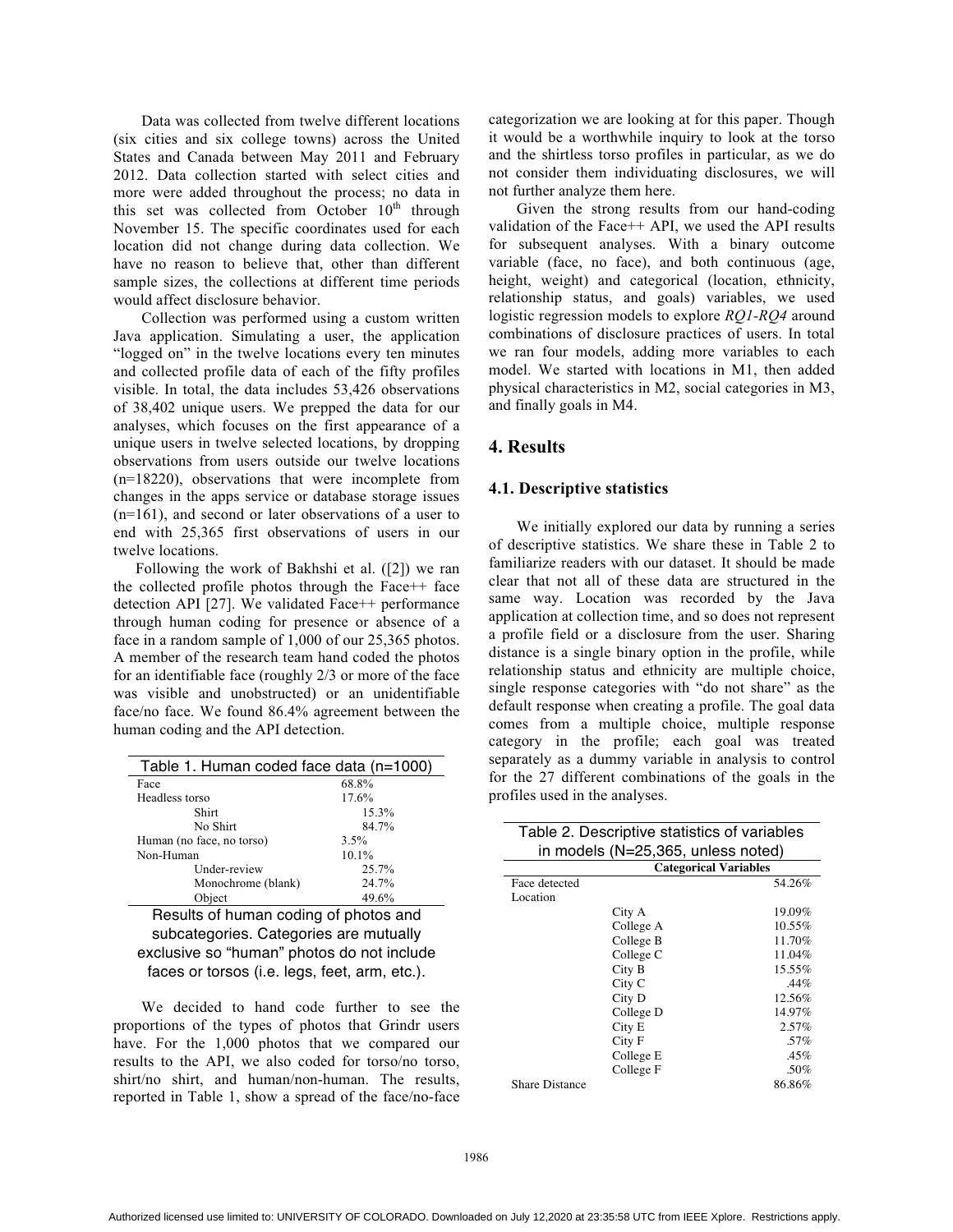| Relationship |                               |           |
|--------------|-------------------------------|-----------|
|              | Do not share                  | 47.63%    |
|              | Single                        | 44.36%    |
|              | Dating                        | 1.10%     |
|              | Exclusive                     | .38%      |
|              | Committed                     | .76%      |
|              | Partnered                     | 3.21%     |
|              | Engaged                       | .24%      |
|              | Married                       | .59%      |
|              | Open                          | 1.73%     |
| Ethnicity    |                               |           |
|              | Do not share                  | 25.24%    |
|              | Asian                         | 5.30%     |
|              | <b>Black</b>                  | 3.15%     |
|              | Latino                        | 8.67%     |
|              | Middle Eastern                | .84%      |
|              | Mixed                         | 5.77%     |
|              | Native American               | .18%      |
|              | White                         | 49.31%    |
|              | South Asian                   | 1.31%     |
|              | Other                         | .24%      |
| $Goals*$     |                               |           |
|              | Fun                           | 2.96%     |
|              | Chat                          | 36.75%    |
|              | Friends                       | 43.40%    |
|              | Relationship                  | 20.95%    |
|              | Dates                         | 31.74%    |
|              | Networking                    | 23.34%    |
|              | <b>Continuous Variables**</b> |           |
|              | Mean                          | <b>SD</b> |
| Age in years | 29.97                         | 8.58      |
| $(N=20085)$  |                               |           |
| <b>BMI</b>   | 23.94                         | 3.61      |
| $(N=18380)$  |                               |           |

\*Goals, a multiple response category, will add up to more than 100%. \*\*These variables rely on users disclosing that information, and so have smaller N's.

#### **4.2. Logistic regression models**

The results from all four models are reported in Table 3. Here we discuss each model in light of the research questions outlined above.

**4.2.1. Locations (RQ1)**. We ran M1 to answer *RQ1*, which asked whether locations had a significant effect on face disclosures. While it might be the case that other features determine whether or not someone discloses a face, it could be that there are localized norms around face disclosure that are affected by location and other users at that. M1 shows that four of the twelve locations emerge as significant, two cities and two college towns; this baseline of significance for these locations will be tracked in later models to see if locations' significance remains when adding other variables. Sharing distance from other users was also included in the model. While Grindr does not, on profiles, support users giving their exact location, it does support distance sharing. Zhao et al. have found that location disclosure in location-based social networks (LBSNs) correlates with personalization [39].

We used Grindr's share distance to capture, as best as possible, a similar effect.

It is important to note that because of collinearity in the model (as each user has one and only one location), City A is included as the reference category that the other locations are being compared to for significance. Using the largest categorical value as the reference category is common practice in logistic regressions [26]. The odds ratios in the table can be interpreted as change in odds between City A and other locations: for example, the odds of a user in location "City E" disclosing a face are 1.42 times higher than those of someone in reference category "City A," when controlling for sharing distance.

Though M1 shows four locations in the model to be significant, not all locations are and the model does not account for several other variables. It could be that as other variables are added to later models, the significance of the four locations could change and/or the direction of the effects could change so that users would be less likely to disclose a face as compared to users in "City A."

**4.2.2. Physical characteristics (RQ2)**. Model 2 introduces the disclosure of physical information, captured in the age and Body Mass Index (BMI) (where  $BMI = \frac{weight \ (lb)}{height \ (in)^2} * 703$ , following [38]); because this calculation requires revelation of this information in the profile, the overall N in M2 and subsequent models  $(N=15,897)$  is lower than that of M1 ( $N=25,365$ ). Overall, 79.2% of users in the set for analysis reveal age and 72.4 reveal height and weight to be able to compute BMI. Our interest in the effect of the change in these variables, not just their disclosure, warrants the lower N. Given literature on homosexuality and body image reported above, it would make sense that those who are younger and with a lower BMI, and thus fitting a desired body image, would be more likely to disclose a face than arguably less desirable others who are older and/or heavier.

Both age and BMI are found to be significant within Model 2, though the odds ratio is close to one, which means that only large changes would lead to meaningful changes in the probability of a face disclosure. These odds ratios are predictive in opposite directions, however. For each increase in age of one year, the odds of a user disclosing a face decreases by a factor of .99, controlling for other variables in the model; for each one unit increase in BMI, the odds of a user disclosing a face increases by a factor of 1.01, controlling for other variables. Predicting marginal effects offers a different way to think about this same finding. Examples of extreme cases help illustrate the difference: Person A, a younger man (21 years old) with a higher BMI (30), has a 58.96% likelihood of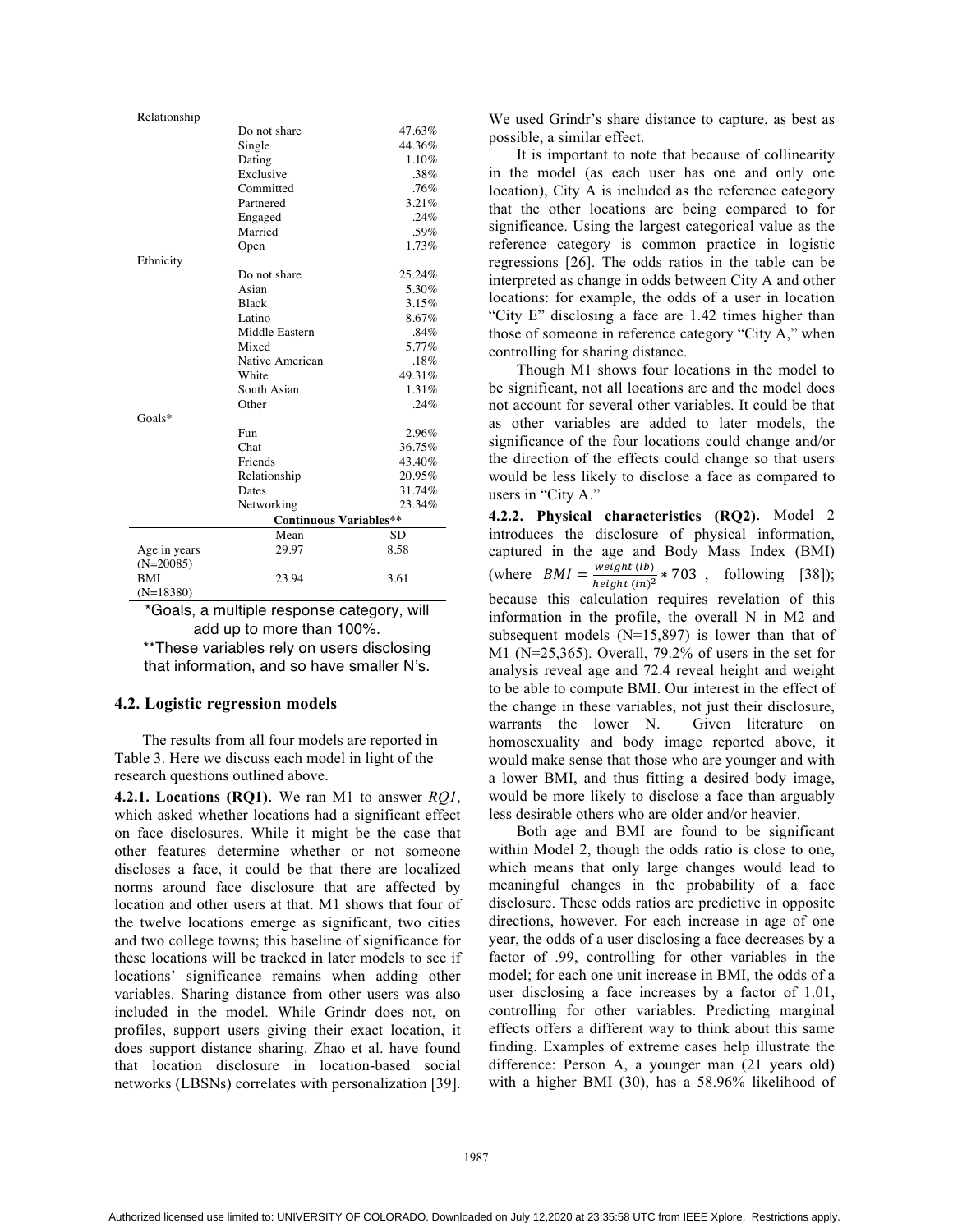disclosing a face whereas Person B, an older man (45) with a lower BMI (20), has a 49.63% chance of disclosing a face when using Model 2.

M2 shows a surprising finding with regard to physical characteristics. While it would stand to reason that younger users and those with lower BMIs might be more likely to disclose a face, the model shows the opposite for BMI. It could be that users with lower BMIs are more likely to have torso profiles, to show off a sculpted body, and/or users with a higher BMI obscure or crop out their torso in order to keep a visual representation of their bodies away from other users. The former, which gets at profile disclosures, could be addressed with additional modeling that includes torso data that we did not pursue given the N of the data and absence of a torso detection algorithm; the latter, which addresses a question about user decisions, cannot be answered conclusively with this data.

**4.2.3. Social-categorizations (RQ3a and RQ3b)**. We next added the social-categorization variables in M3 to answer *RQ3a* and *RQ3b* concerning effects of racial and relationship status disclosures on face disclosure. Given literature and opinion pieces on race and visibility within the gay community, it may be that users who identify as non-white include their faces in order to be seen; on the other hand, however, it might be that disclosing a non-white race effects individuating behaviors in some way and those users are less likely to have a face.

For relationship status, given the original use of Grindr for a dating and/or hookup app, one may assume that users who are in a relationship, committed, engaged, partnered, or married would be less likely to show a face and become a known individual given that they are already in a relationship with someone else; relatedly, an user who is single may be actively trying to individuate himself using his face to attract others.

The reference categories for both of these variables are the "Do Not Disclose" category. This reference category is unique in that it is the default value of a profile and a user does not need to make an active choice for it. That said, it is useful when studying the effects of disclosing social categories to keep those who do not disclose in the model in some way. Therefore, in M3 and M4 for the ethnicity and relationship status variables, the odds ratios are being reported in terms of someone who did not disclose within the category, rather than another nominal, chosen value within that category.

For the race category, disclosing "Black" or "South Asian" are both significant in predicting a decrease in likelihood to disclose a face. For the relationship category, disclosures of "Single," "Dating," "Committed," "Partnered," and "Open" all predict an increase in likelihood of disclosing a face. Variables that were significant in M1 and M2 remain significant in the same direction and their odds ratios are similar. (The possibility of racial bias in the face detection API is discussed in the limitations section.)

**4.2.4. Goals (RQ4)**. *RQ4*, our final question, asked whether or not goals are significant in predicting face disclosures on Grindr. Given the broad range of goals available to Grindr users, it may be the case that users who select particular goals are more or less likely to disclose a face. It would make sense that those who are looking for dating or relationship might be more likely to have a face in their photos than those who are looking for fun, chat, or friends (especially if users view those categories as euphemisms).

M4 offers the most complete look at predicting probabilities of a user making a face disclosure by adding goals, coded as dummy variables, in the model. Only two of the goals, "Friends" and "Relationship" are significant, with odds ratios of 1.12 and 1.14, respectively, meaning that a disclosure of either would increase the likelihood of disclosure a face by a factor of 1.12 or 1.14, controlling for other variables present in Model 4. Again, the significant variables from the earlier models remain significant in Model 4. For race, "Black" and "South Asian" remain significant in the same direction and around a similar odds ratio. The relationship categories that were significant remain so, still predicting a positive increase in likelihood, but each with a slight decrease in their odds ratio. Age, BMI, sharing distance, and each of the four significant locations all also remain significant in the same direction and with the similar odds ratios as before. It is important to note that the "White" category for racial disclosure has become significant in Model 4 where it previously was not. While like the two other race disclosures in that it predicts a decrease in the likelihood of a face disclosure, its odds ratio is much closer to one (.91 instead of .65 or .70 for "Black" and "South Asian" respectively).

Marginal predictions for M4 may help think about how the odds ratios and disclosure come together for thinking about the likelihood of a given user disclosing a face. An example of an extreme unlikely case of disclosing a face would be a user in City F, not sharing distance, older (45), lower BMI (20), married, Black, and looking for chat; he would have a 14% likelihood of disclosing a face. An example of an extreme likely case would be a younger (21), higher BMI (30) user in "College F" who shares distances, does not share ethnicity, is single, and is looking for fun, friends, relationship, dates, and networking; he would have a 82.78% likelihood of disclosing a face in his profile picture. Based on the descriptive statistics, the predicted likelihood of an "average" user (defined by majority categories and means of City A, sharing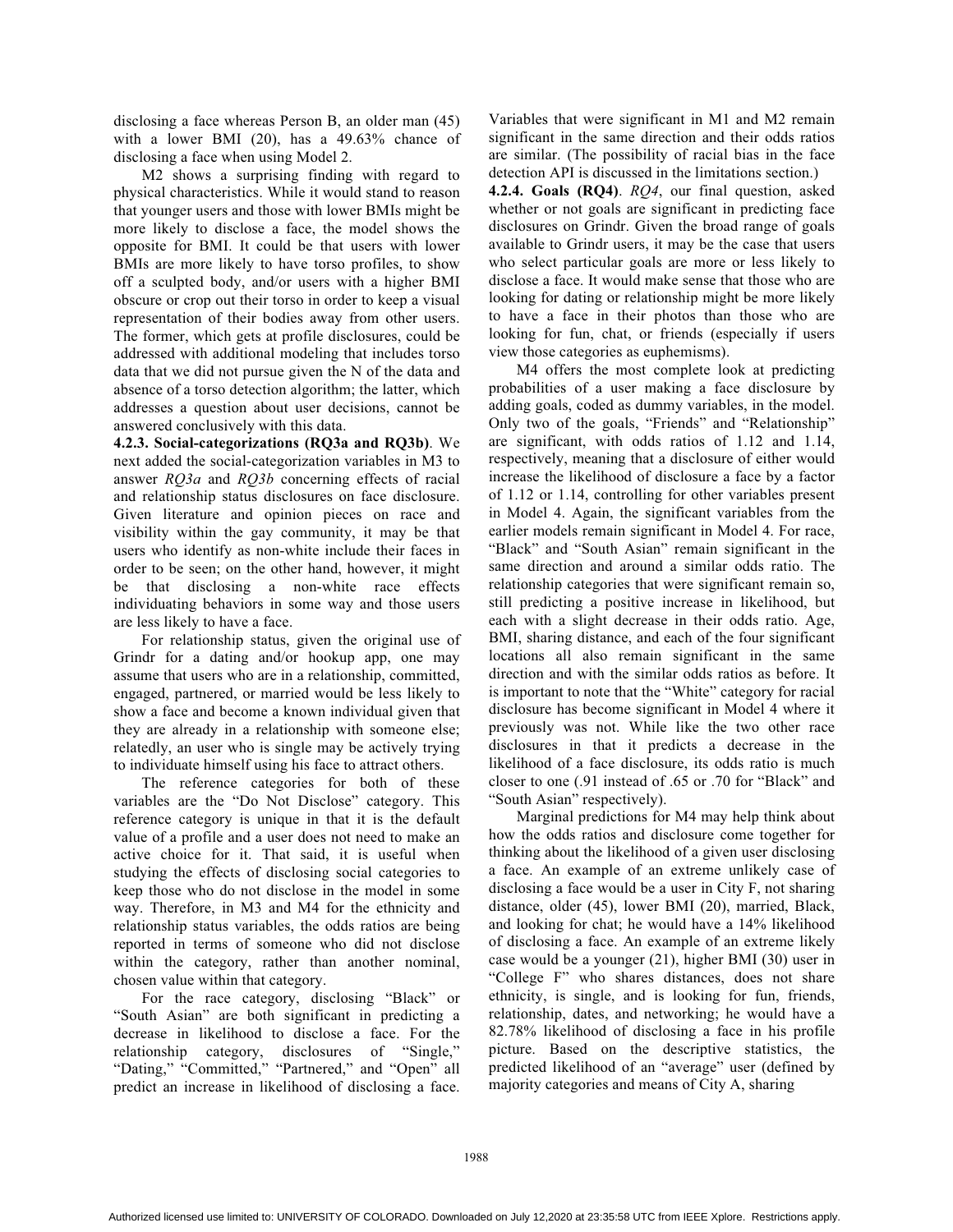| Table 3. Logistic regression models on face detection variable |                               |                     |                               |                     |                               |                             |                               |                             |
|----------------------------------------------------------------|-------------------------------|---------------------|-------------------------------|---------------------|-------------------------------|-----------------------------|-------------------------------|-----------------------------|
|                                                                | Model 1<br>Odds ratio<br>(SE) |                     | Model 2<br>Odds ratio<br>(SE) |                     | Model 3<br>Odds ratio<br>(SE) |                             | Model 4<br>Odds ratio<br>(SE) |                             |
| Location                                                       |                               |                     |                               |                     |                               |                             |                               |                             |
| City A<br>College A                                            | 1.00<br>1.01                  | $\lambda$<br>(0.05) | 1.00<br>0.98                  | $\lambda$<br>(0.06) | 1.00<br>1.01                  | $\left( .\right)$<br>(0.06) | 1.00<br>1.01                  | $\left( .\right)$<br>(0.06) |
| College B                                                      | 1.05                          | (0.05)              | 1.01                          | (0.06)              | 1.03                          | (0.06)                      | 1.02                          | (0.06)                      |
| College C                                                      | 1.00                          | (0.05)              | 0.95                          | (0.06)              | 0.97                          | (0.06)                      | 0.97                          | (0.06)                      |
| City B                                                         | $1.20***$                     | (0.05)              | $1.21***$                     | (0.07)              | $1.28***$                     | (0.07)                      | $1.30***$                     | (0.08)                      |
| City C                                                         | 1.28                          | (0.25)              | 1.72*                         | (0.43)              | $1.66*$                       | (0.42)                      | $1.67*$                       | (0.42)                      |
| City D                                                         | 1.01                          | (0.05)              | 1.05                          | (0.06)              | 1.07                          | (0.07)                      | 1.08                          | (0.07)                      |
| College D                                                      | $1.12**$                      | (0.05)              | $1.12*$                       | (0.06)              | $1.13*$                       | (0.06)                      | $1.13*$                       | (0.06)                      |
| City E                                                         | $1.42***$                     | (0.12)              | $1.40***$                     | (0.14)              | $1.40**$                      | (0.14)                      | $1.40**$                      | (0.14)                      |
| City F                                                         | 0.84                          | (0.14)              | 0.73                          | (0.15)              | 0.74                          | (0.15)                      | 0.74                          | (0.15)                      |
| College E                                                      | 0.83                          | (0.16)              | 0.76                          | (0.18)              | 0.81                          | (0.20)                      | 0.80                          | (0.19)                      |
| College F                                                      | $1.50*$                       | (0.28)              | 1.75*                         | (0.44)              | 1.79*                         | (0.45)                      | $1.77*$                       | (0.44)                      |
| <b>Share Distance</b>                                          | $1.81***$                     | (0.07)              | $1.75***$                     | (0.09)              | 1.70***                       | (0.09)                      | $1.69***$                     | (0.09)                      |
| Age                                                            |                               |                     | 0.99***                       | (0.00)              | $0.99***$                     | (0.00)                      | $0.99***$                     | (0.00)                      |
| BMI                                                            |                               |                     | $1.01*$                       | (0.00)              | $1.01*$                       | (0.00)                      | $1.01*$                       | (0.00)                      |
| <b>Share Ethnicity</b>                                         |                               |                     |                               |                     |                               |                             |                               |                             |
| Do Not Share                                                   |                               |                     |                               |                     | 1.00                          | $\lambda$ .                 | 1.00                          | $\left( .\right)$           |
| Asian                                                          |                               |                     |                               |                     | 1.04                          | (0.08)                      | 1.00                          | (0.08)                      |
| <b>Black</b>                                                   |                               |                     |                               |                     | $0.66***$                     | (0.06)                      | $0.65***$                     | (0.06)                      |
| Latino                                                         |                               |                     |                               |                     | 0.98                          | (0.07)                      | 0.96                          | (0.07)                      |
| Middle Eastern                                                 |                               |                     |                               |                     | 0.86                          | (0.15)                      | 0.85                          | (0.15)                      |
| Mixed                                                          |                               |                     |                               |                     | 0.97                          | (0.08)                      | 0.95                          | (0.07)                      |
| Native American                                                |                               |                     |                               |                     | 0.75                          | (0.28)                      | .74                           | (0.27)                      |
| White                                                          |                               |                     |                               |                     | 0.92                          | (0.04)                      | $0.91*$                       | (0.04)                      |
| South Asian                                                    |                               |                     |                               |                     | $0.71*$                       | (0.10)                      | $0.70*$                       | (0.10)                      |
| Other                                                          |                               |                     |                               |                     | 1.47                          | (0.50)                      | 1.41                          | (0.48)                      |
| Relationship                                                   |                               |                     |                               |                     |                               |                             |                               |                             |
| Do not share                                                   |                               |                     |                               |                     | 1.00                          | $\lambda$                   | 1.00                          | $\left( .\right)$           |
| Single                                                         |                               |                     |                               |                     | $1.60***$                     | (0.06)                      | 1.44 ***                      | (0.06)                      |
| Dating                                                         |                               |                     |                               |                     | $1.53**$                      | (0.22)                      | $1.41*$                       | (0.21)                      |
| Exclusive                                                      |                               |                     |                               |                     | 1.33                          | (0.33)                      | 1.24                          | (0.31)                      |
| Committed                                                      |                               |                     |                               |                     | 1.58*                         | (0.28)                      | $1.50*$                       | (0.27)                      |
| Partnered                                                      |                               |                     |                               |                     | 1.39***                       | (0.13)                      | $1.34**$                      | (0.13)                      |
| Engaged                                                        |                               |                     |                               |                     | 1.59                          | (0.55)                      | 1.49                          | (0.51)                      |
| Married                                                        |                               |                     |                               |                     | 0.76                          | (0.15)                      | 0.73                          | (0.14)                      |
| Open Relationship                                              |                               |                     |                               |                     | $1.37**$                      | (0.15)                      | $1.32*$                       | (0.15)                      |
| Goals                                                          |                               |                     |                               |                     |                               |                             |                               |                             |
| Fun                                                            |                               |                     |                               |                     |                               |                             | 1.13                          | (0.10)                      |
| Chat                                                           |                               |                     |                               |                     |                               |                             | 0.93                          | (0.05)                      |
| Friends                                                        |                               |                     |                               |                     |                               |                             | 1.12*                         | (0.06)                      |
| Dates                                                          |                               |                     |                               |                     |                               |                             | 1.03                          | (0.06)                      |
| Relationship                                                   |                               |                     |                               |                     |                               |                             | $1.14*$                       | (0.06)                      |
| Networking                                                     |                               |                     |                               |                     |                               |                             | 1.08                          | (0.05)                      |
| Constant                                                       | $.66***$                      | (.03)               | 0.82                          | (0.10)              | $0.62***$                     | (.08)                       | $0.61***$                     | (0.08)                      |
| N                                                              | 25365                         |                     | 15897                         |                     | 15897                         |                             | 15897                         |                             |
| Pseudo-r2                                                      | .01                           |                     | .01                           |                     | .02                           |                             | $.02\,$                       |                             |

distance, 30 years old, 24 BMI, not disclosing relationship status, white, and looking for friends) disclosing a face is 50.9%.

**4.2.4. Looking across models**. M1 was used to set a baseline for looking at significance of location on disclosure practices, given that context matters a lot for Grindr users. As later models introduce physical traits, self-categorizations, and goals, one might expect to see a depression of the effects of significant locations from M1. The locations, however, remained significant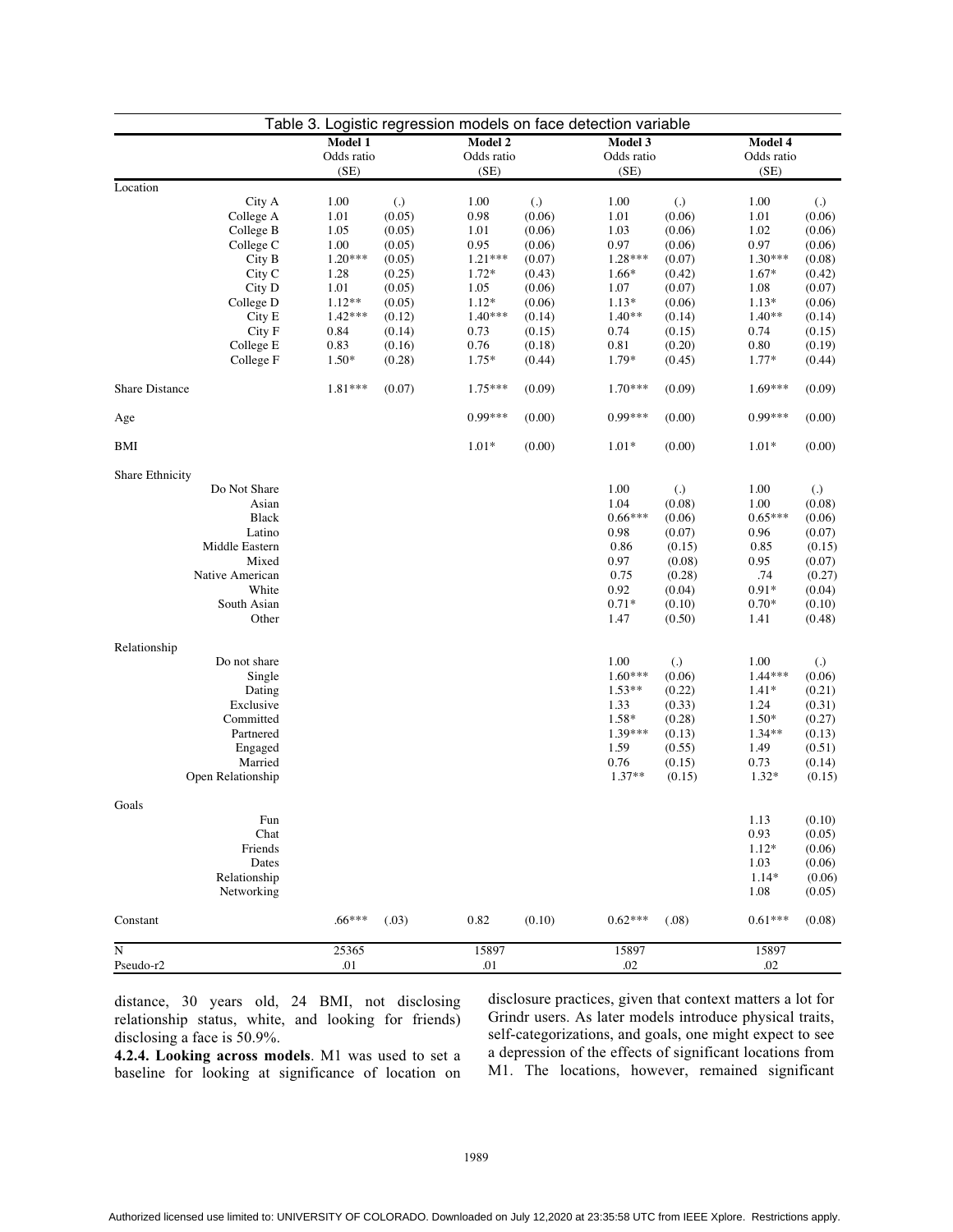across all four models, suggesting that location has a robust effect for predicting face disclosures. Notably, odds ratios for some of the cities actually increased in the later models.

The age and BMI variables also remained significant across the models, though the more complete model changes the outcome of their effects. Looking at the marginal effects for predicting probability of face disclosure for the conditions of Person A and Person B previously computed for M2 shows that in the more robust M4, Person A's likelihood is 59.47% and B's is 52.16%. This change demonstrates the influence in the effects of controlling for the other variables in the model.

## **5. Discussion**

Looking at these results more generally, several considerations emerge. The findings show that the probability of individuating oneself within Grindr depends on a combination of the social disclosures available, from the local context, one's own body stats, race, relationship status, and goals.

#### **5.1 Geographic context matters**

Even after controlling for the other variables in later models, the four locations remained significant. This suggests that either local norms tied to geography, to the visible cascade of Grindr users on top of the geographic, or some combination of the both affect the amount to which people individualize themselves on Grindr with face photos. Given the various layers of locations, political climate, LGTB equality issues, positions towards casual sex, this could mean that users in particular locations do not face as much stigma in being on the app as others might. Further considering [24]'s finding around disclosure and social interaction in a LBSN, it may also be that certain geographic contexts support a sociality among individuals in the app in a way that other locations do not.

#### **5.2 Put best face (or torso) forward**

Disclosure around the body worked in opposite directions as age and BMI increased, with older users and users with a lower BMI being less likely to show a face. In an environment where users are trying to attract others, this finding shows a tenable argument around putting "best" physical features forward. If someone has a higher BMI, in photos he may be more likely to appear as large and, potentially, unattractive to other Grindr users; speculating, this may mean he crops his photo tighter on his face than his lower BMI counterparts. In the other case, the user with a lower BMI may be more likely to be a headless torso, to show off the rest of their body, a valued feature.

Age may work in a similar way, in that faces may give away more about age than other features of the body; with younger individuals potentially being prioritized, older users may strategize their interactions by not including a face. Alternatively, older users may also be more established within a particular geographic location and therefore more susceptible to negative impacts on reputation if found to be an individual user on the app – it would be better to first present at an abstraction and the negotiate an individuation disclosure after chatting with a particular other user (this idea, in part, comes from [4]). We plan to explore these questions further in another study using the handcoded data that breaks photos into more categories.

### **5.3 Self-categorizations work differently**

In our exploration of two self-categorization disclosures, we found that the type of disclosure, race and relationship status, affect the probability of face disclosure in opposite directions. All the significant race self-categorizations decreased and all the relationship self-categorizations increased the probability of disclosing a face.

For race, it could be that a user who includes a face photo place conclusions about race in the eyes of the viewer of his photo. Race, though perhaps not mutable, may become ambiguous or subject to viewers' assumptions given a face photo. For race disclosures that do not include a face, then, users may disclose race in order to inform viewers given the reduction of other cues (faces).

Relationship status is curious in that both users who are single and not single (in various categories) are all more likely to disclose a face. It could simply be that those who are willing to disclose something that would not be given off by a photo (i.e. whether they are single, dating, married, etc.) would be more likely to have that photo be individuating because they might share more in general. Further qualitative examination for reasons of face disclosure across relationship status might uncover reasons behind this.

## **5.4 Relationship goals predict personal disclosure**

While disclosing relationship statuses of various types increase probability of a face disclosure, only two goal types, "friends" and "relationship," are significant, and both increase the probability. The goal types may be grouped together in those that are potentially fleeting,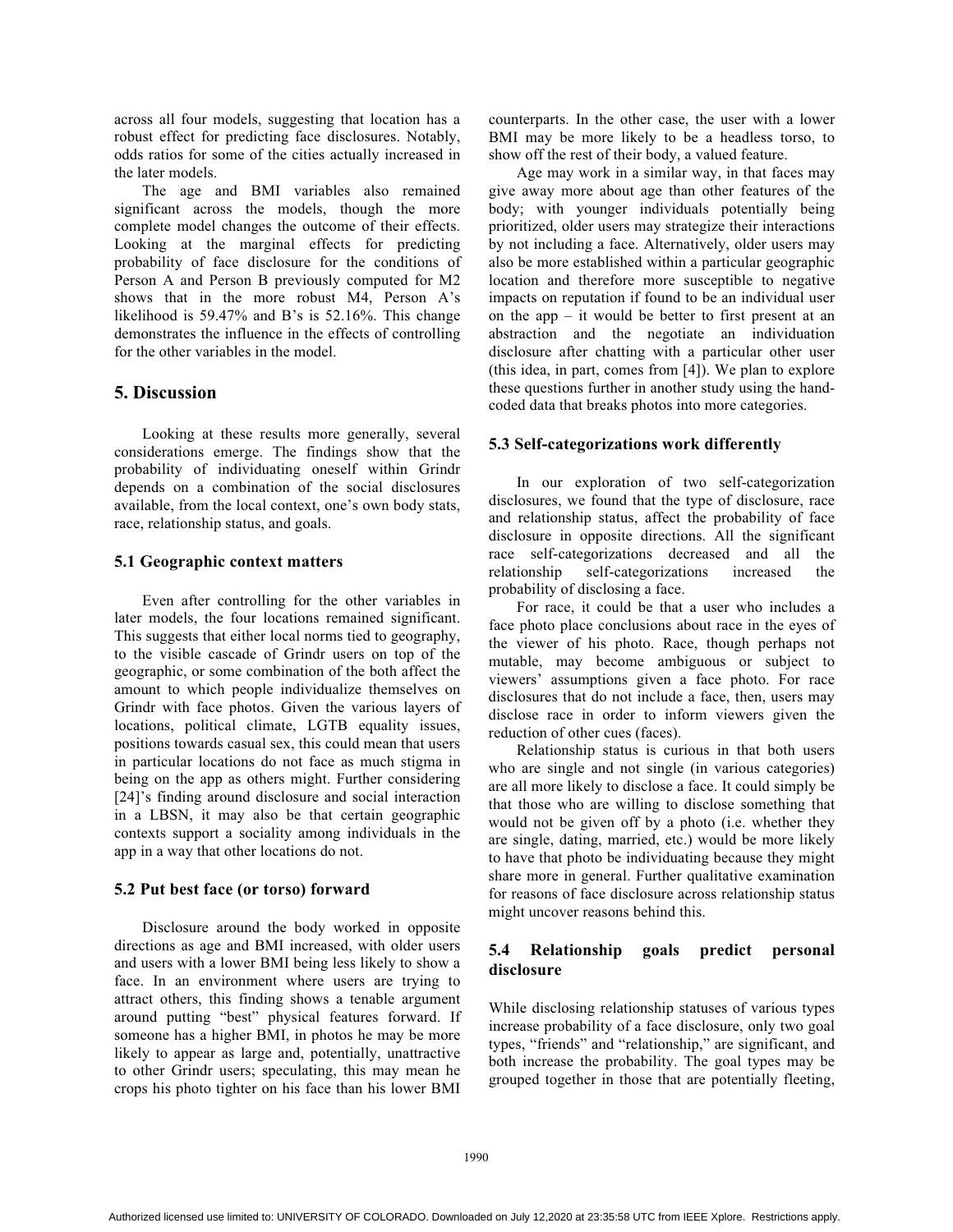and non-committed (fun, networking, dating, chat), and those that suggest something lasting (friends, relationship). For fleeting goals, disclosing a face may be less important; for goals that involve more lasting relationships, it may be important to individualize oneself from the beginning with a face photo.

## **5.5 Limitations**

Our analyses are not without limitations that urge interpretation with caution. They represent only the first appearance of a set of users from particular places and at particular times and therefore do not account for changes in profile photos that might change face disclosures. Given potential for changes in disclosure norms from an increase or decrease in the number of users within a particular location and/or the changing context of MSM life within that location, these results may not represent current disclosure practices on the app. We have no reason to believe that these crosssections would systematically bias the general trends of face disclosure, even if it does not account for longitudinal change, because the significance of location does not account for all the significant variables in the models (which show significant userlevel variables that would not change in the same way).

Additionally, these results are only from Grindr, one of several LBRTD apps available, and an app for MSM; face disclosure practices may differ across these apps and may differ when users are seeking interactions with the opposite sex. Though this limits the generalizability of our findings to other LBRTDs and to LBSN systems at large, our results provide a footing for investigation of similar topics across the app and network landscape.

Finally, for findings on race in particular, there may be an instrumental bias for particular races in the Face++ algorithm. Phillips and O'Toole outline the challenges of face detection and recognition algorithms [30], and report findings from a study that demonstrates an *other-race* effect, where there is a bias of algorithms to detect faces of races of people that the algorithm was trained on [31]. Without validation on an external dataset of known racial identities of faces, interpreting the Face++ detection results must consideration potential for racial bias. While we have a hand-coded validation of face detection for 1,000 representative photos, we are unable to test this bias on that subset without assuming racial identities of users.

## **6. Conclusions and future work**

We began by theoretically framing the different types of disclosures Grindr supports into two broad types, social and personal, and arguing that disclosures within profile fields were social and disclosures of a face photo were personal. With that framing in mind, we asked four questions around the patterns of disclosure to explore how social and personal disclosures interact and how location may influence personal disclosure. We found that various types of social disclosure and locations can predict the probabilities of personal disclosure in a LBRTD, but that some social disclosure reduce the likelihood and others increase the likelihood.

We plan to examine the findings presented in this paper with future studies, with further analyses of this data and collection of new qualitative data to help answer open questions. With qualitative data, we hope to gain an understanding about users' decision-making process around the things they share in the profile and the types of interactions that they have with other users based on their profiles. We further hope to look more closely at race, given not only the strong attention of opinion pieces on Grindr, but also the effects presented here, and the potential for the API to be biased.

These findings broadly speak to research on user practices and norms in location-based mobile services. By understanding how users interact with these types of systems, and how much they are willing to share with others concerning their identifiability, we will be better able to design for a broadening landscape of applications that enable contextual interactions with users based on location and time.

## **7. Acknowledgements**

This work was supported in part by a grant from the Sexualities Project at Northwestern University.

## **8. References**

[1] Artrip, N. No Fat, No Femme. *thefeministwire.com*, 2013. http://thefeministwire.com/2013/11/no-fat-no-femme-thepolitics-of-grindr/.[2] Bakhshi, S., Shamma, D.A., and Gilbert, E. Faces engage us. ACM Press, 2014, 965–974.

[3] Barkhuus, L. and Dey, A. Location-based services for mobile telephony: a study of users' privacy concerns. *Proc Interact*, 2003.

[4] Blackwell, C., Birnholtz, J., and Abbott, C. Seeing and being seen: Co-situation and impression formation using Grindr, a location-aware gay dating app. *New Media & Society*, 2014.

[5] Brown, G., Maycock, B., and Burns, S. Your picture is your bait: Use and meaning of cyberspace among gay men. *Journal of Sex Research 42(1)*, 2005, 63–73.